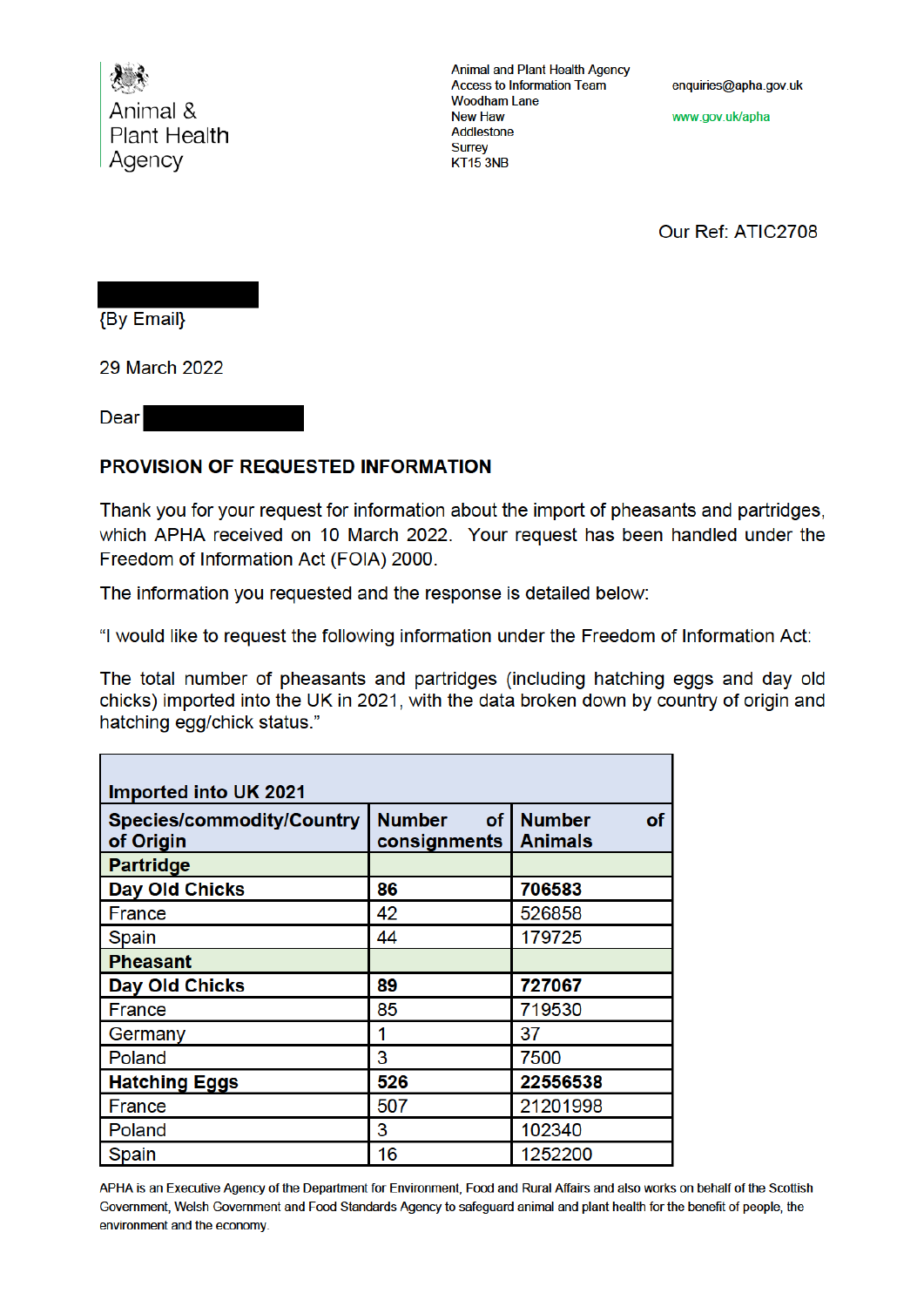| 23990188<br><b>Grand Total</b> |  |
|--------------------------------|--|
|--------------------------------|--|

The information that we have provided is a true reflection of the information that we have access to. We can't quarantee the accuracy of this data, as we can only rely on the information that has been input into Import of Products, Animals, Food and feed System (IPAFFS) by a third party.

Information disclosed in response to this FOI request is releasable to the public. In keeping with the spirit and effect of the FOI and the government's Transparency Agenda, this letter and the information disclosed to you may be placed on GOV.UK, together with any related information that will provide a key to its wider context. No information identifying you will be placed on the GOV.UK website.

An Annex is attached which explains the copyright that applies to the information being released to you and contact details should you be unhappy with the service you have received.

If you have any queries about this letter, please contact the Access to Information Team at the email address below or postal address at the top of this letter.

**Yours sincerely** 

### **ACCESS TO INFORMATION TEAM**

Email: enquiries@apha.gov.uk